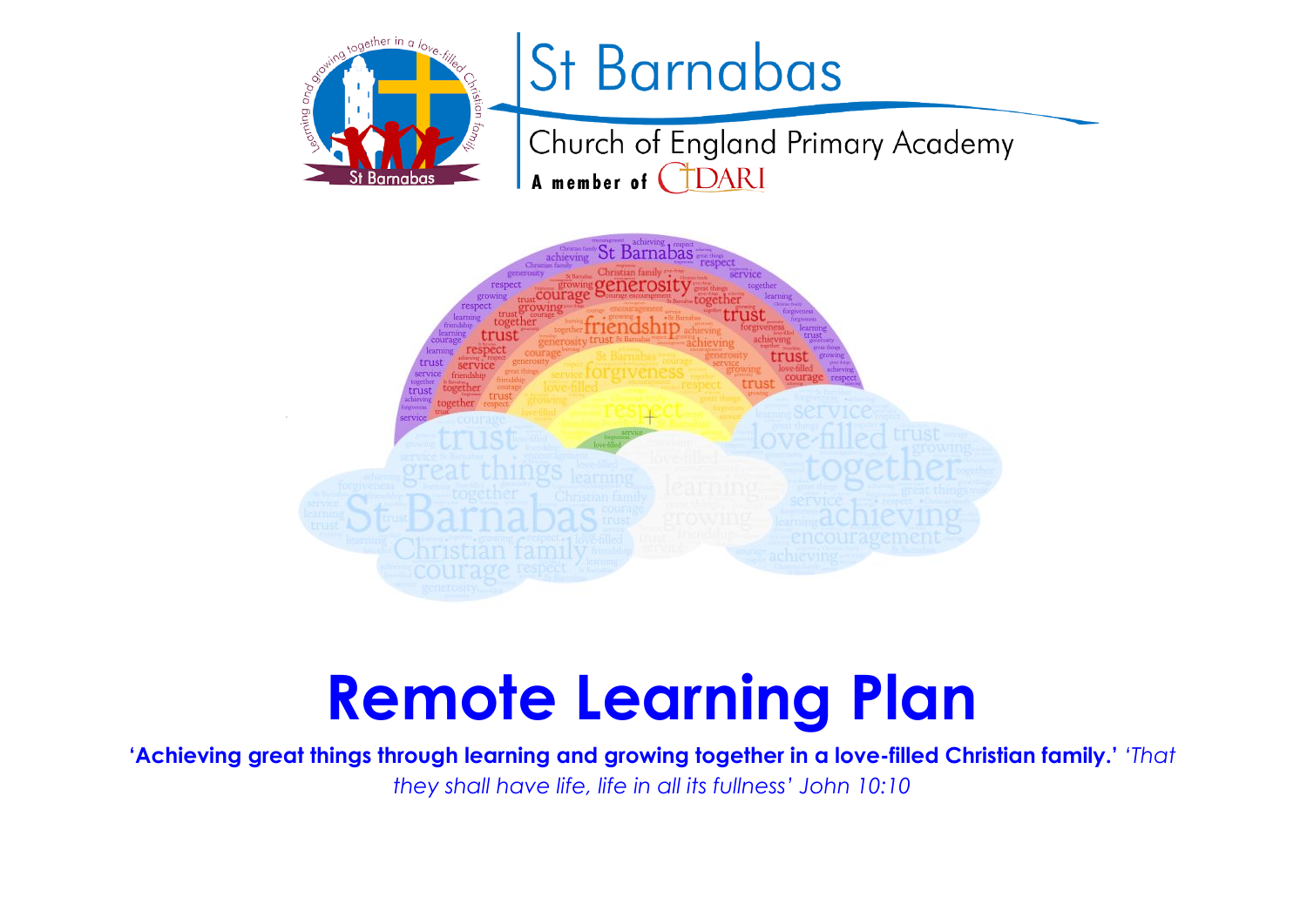This remote learning plan has been developed based on our school vision and values, the latest government guidance on remote learning, teacher reflection of remote learning when bubbles have had to isolate and feedback from parents.

## **The Department for Education (DFE) Remote Learning Guidance- January 2021**

In developing their remote education, we expect schools to:

- teach a planned and well-sequenced curriculum so that knowledge and skills are built incrementally, with a good level of clarity about what is intended to be taught and practised in each subject so that pupils can progress through the school's curriculum
- select a digital platform for remote education provision that will be used consistently across the school in order to allow interaction, assessment and feedback and make sure staff are trained and confident in its use.
- overcome barriers to digital access for pupils by:
	- ★ distributing school-owned laptops/chromebooks accompanied by a user agreement or contract
	- ★ providing printed resources, such as textbooks and workbooks, to structure learning, supplemented with other forms of communication to keep pupils on track or answer questions about work.
- have systems for checking, daily, whether pupils are engaging with their work, and work with families to rapidly identify effective solutions where engagement is a concern

When teaching pupils remotely, we expect schools to:

- set meaningful and ambitious work each day in an appropriate range of subjects
- provide teaching that is equivalent in length to the core teaching pupils would receive in school.

This will include both recorded or live direct teaching time and time for pupils to complete tasks and assignments independently, and will be as a minimum:

- Key Stage 1: 3 hours a day on average across the cohort, with less for younger children
- Key Stage 2: 4 hours a day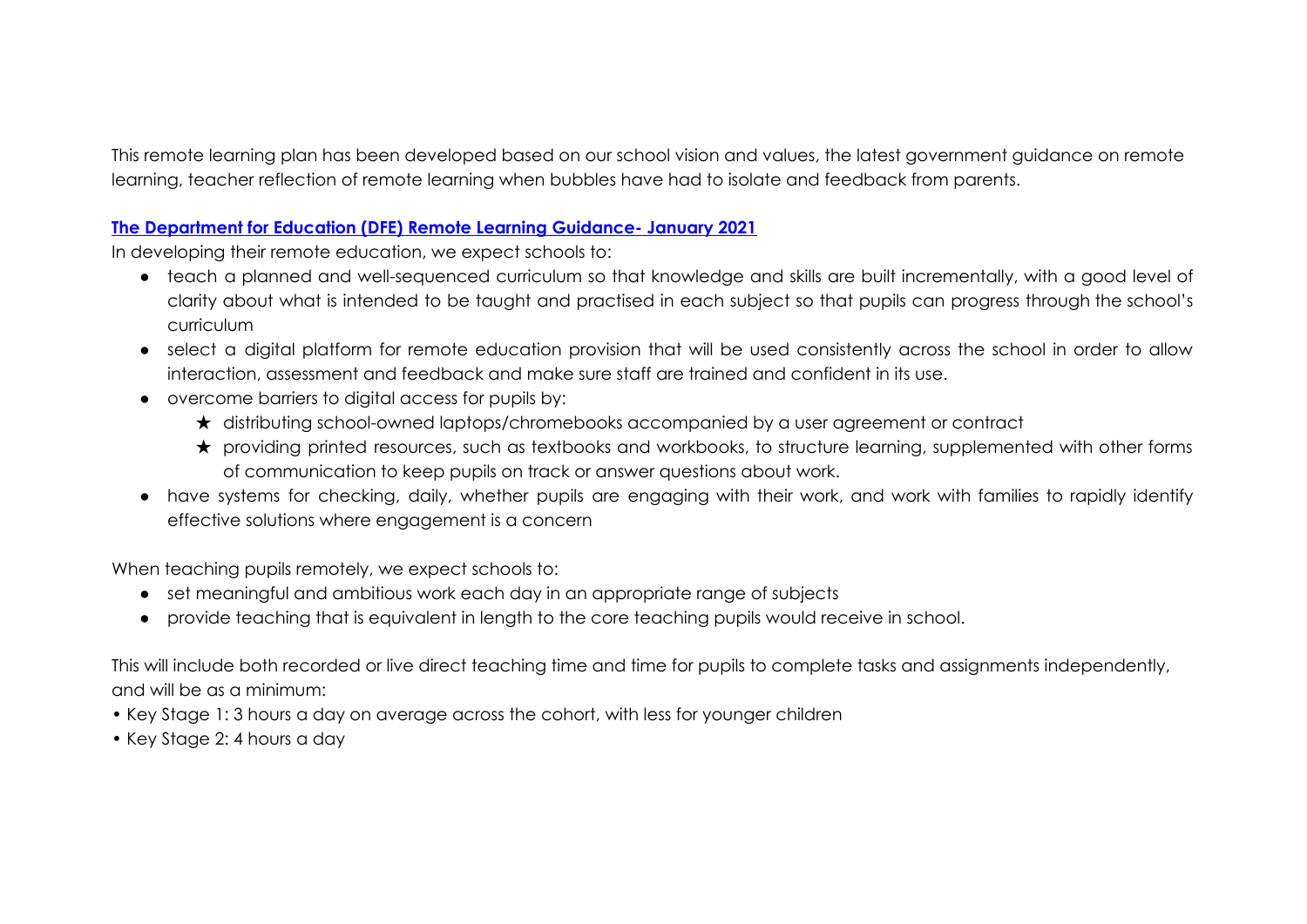Online video lessons do not necessarily need to be recorded by teaching staff at the school: Oak National Academy lessons, for example, can be provided in lieu of school led video content and this may be the case if there are staff shortages due to illness

- consider how to transfer into remote education what we already know about effective teaching in the live classroom by, for example:
- ★ providing frequent, clear explanations of new content, delivered by a teacher or through high-quality curriculum resources
- ★ providing opportunities for interactivity, including questioning, eliciting and reflective discussion
- ★ providing scaffolded practice and opportunities to apply new knowledge
- ★ enabling pupils to receive timely and frequent feedback on how to progress, using digitally-facilitated or whole-class feedback where appropriate
- ★ using assessment to ensure teaching is responsive to pupils' needs and addresses any critical gaps in pupils' knowledge
- ★ avoiding an over-reliance on long-term projects or internet research activities

## **Remote Learning at St Barnabas CE Primary Academy**

Whilst children at St Barnabas are learning remotely, there is still the expectation that they follow our school Christian values and vision. We want our children to develop wherever possible the skills and knowledge that they would have been learning if they were in school and to 'achieve great things through learning and growing together'. We want them to continue to receive an ambitious, bespoke, broad and balanced curriculum in order to 'live life in all its fullness'.

We aim for our children and families to feel that even though they may be at home, they are still part of our 'love-filled Christian family'. We hope to achieve this through:

- Holding a weekly live Celebration Worship zoom that our whole school family can join in and celebrate how we have been living life in all its fullness each week,
- Our Wellbeing Wednesdays zooms and virtual recorded Worships
- Our effective communication via class dojo and purple mash.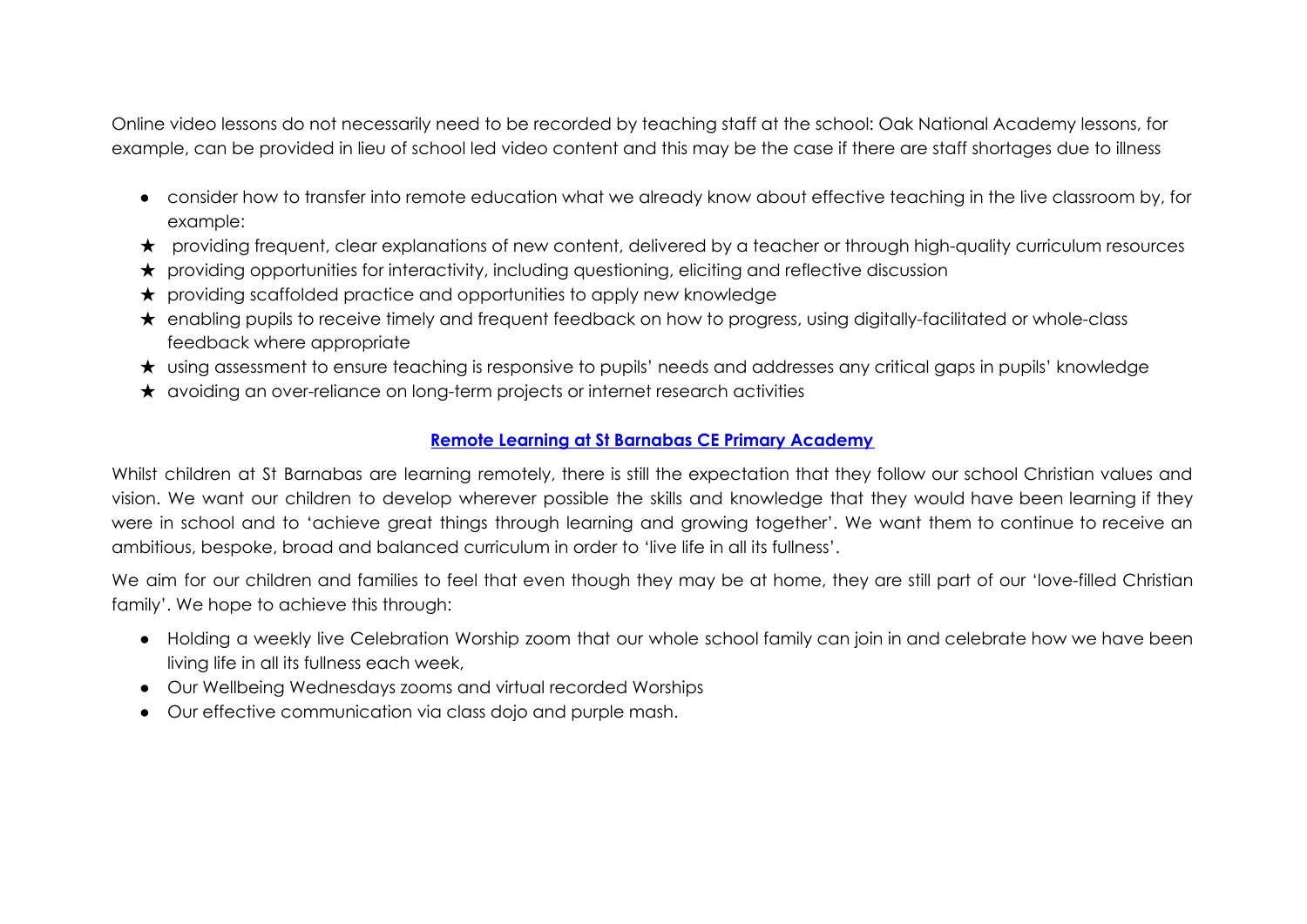### **EYFS and KS1 Remote Learning at St Barnabas CE Primary Academy**

In Early Years and Key Stage 1 at St Barnabas, we would like the children to complete one Maths, one English/Literacy and one Topic activity every day. Class teachers will upload a PDF document which will detail the plan for the week. Resources will also be available and parents will be made aware of what to use on the weekly plan. All children have also been asked to create a login to access Oxford Owl reading books and they also have access to Phonics Play. All children have access to a home learning grid and home learning pack if they require additional activities. The teaching teams are also available to provide individual support, feedback and differentiated activities via Class Dojo.

The children will also be invited to a weekly Wellbeing Wednesday zoom meeting where they will have the opportunity to talk to their peers and have circle time activities and play games together. At least one story time will also be uploaded every week as well as a recorded Monday Worship and a live zoom Family Worship at 9.15am.

EYFS and KS1 have tried to ensure that most of the activities can be completed independently and many do not require an electronic device. Any teacher-led videos will be accessed on Class Dojo. Whilst the aim is for children to complete a Maths, Literacy and Topic activity every day, we understand that this may not be manageable with work commitments. The weekly plan will be uploaded every Friday afternoon so that activities can be completed at a time that is convenient.

We expect at least one Maths, English/Literacy and Topic piece of work to be uploaded onto Dojo. Activity links will be set on every child's portfolio. Any additional work can be uploaded for class teachers to see and provide feedback. The piece of work can be a simple photograph taken. If you have not uploaded any work or a limited amount of work, the EYFS and KS1 team will be in touch to offer support. The teaching team will provide daily feedback via class dojo.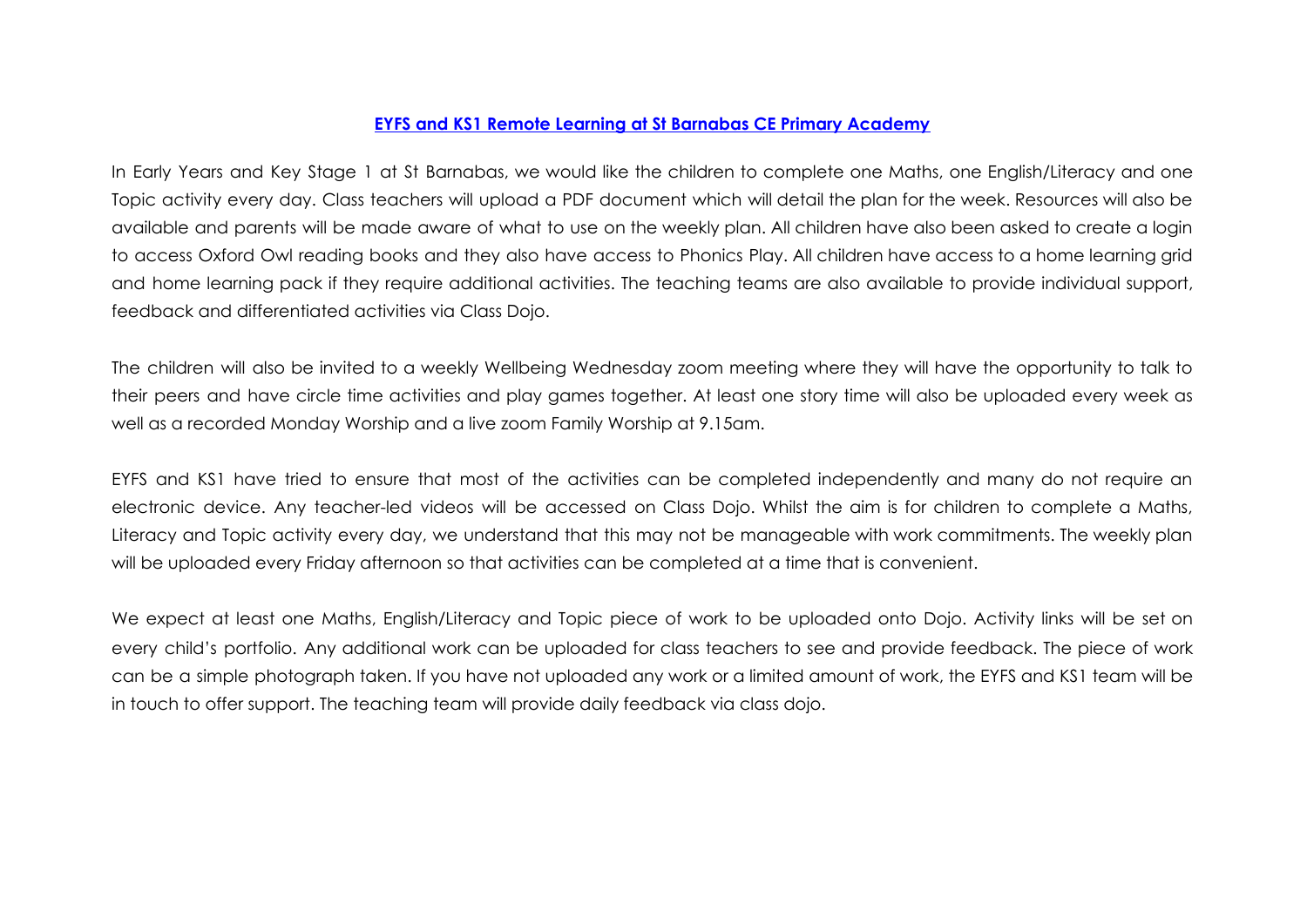| Year                             | <b>English</b>                                                                                                                                                                                                                                                                                                                                                                                                                                                                                                                                                                                                                                                                                                                                                                                                                  | <b>Maths</b>                                                                                                                                                                         | <b>Topic</b>                                                                                                                                                                                                                                                                                                              |
|----------------------------------|---------------------------------------------------------------------------------------------------------------------------------------------------------------------------------------------------------------------------------------------------------------------------------------------------------------------------------------------------------------------------------------------------------------------------------------------------------------------------------------------------------------------------------------------------------------------------------------------------------------------------------------------------------------------------------------------------------------------------------------------------------------------------------------------------------------------------------|--------------------------------------------------------------------------------------------------------------------------------------------------------------------------------------|---------------------------------------------------------------------------------------------------------------------------------------------------------------------------------------------------------------------------------------------------------------------------------------------------------------------------|
| <b>Reception Class</b><br>(EYFS) | Letters and Sounds videos to support the children<br>with their Phonics. The children will be expected to<br>watch the videos and complete their jolly phonics<br>worksheets from their blue Phonics folder. The<br>children will also be encouraged to sing the songs<br>from Jolly Phonics and play games on Phonics Play<br>to help consolidate their learning. The children will<br>also be asked to practise reading and writing their<br>tricky words from their tricky word folder.<br>Literacy activities which may link to writing<br>words/phrases or recognising sounds and tricky<br>words. Teacher led videos will be used to model<br>activities and to show the children what to do. The<br>children will also be expected to read books on<br>Oxford Owl to practise their reading and<br>comprehension skills. | Teacher led videos, interactive<br>games and educational<br>programmes to support the<br>children's learning. This will be<br>supported by the White Rose and<br>Power Maths scheme. | Activities primarily linked to<br>understanding the world, expressive<br>arts and design and physical<br>development but they will also<br>cover all aspects of the curriculum.<br>The children will have access to<br>teacher led videos to teach new<br>skills, video clips, Purple Mash, Joe<br>Wicks and cosmic yoga. |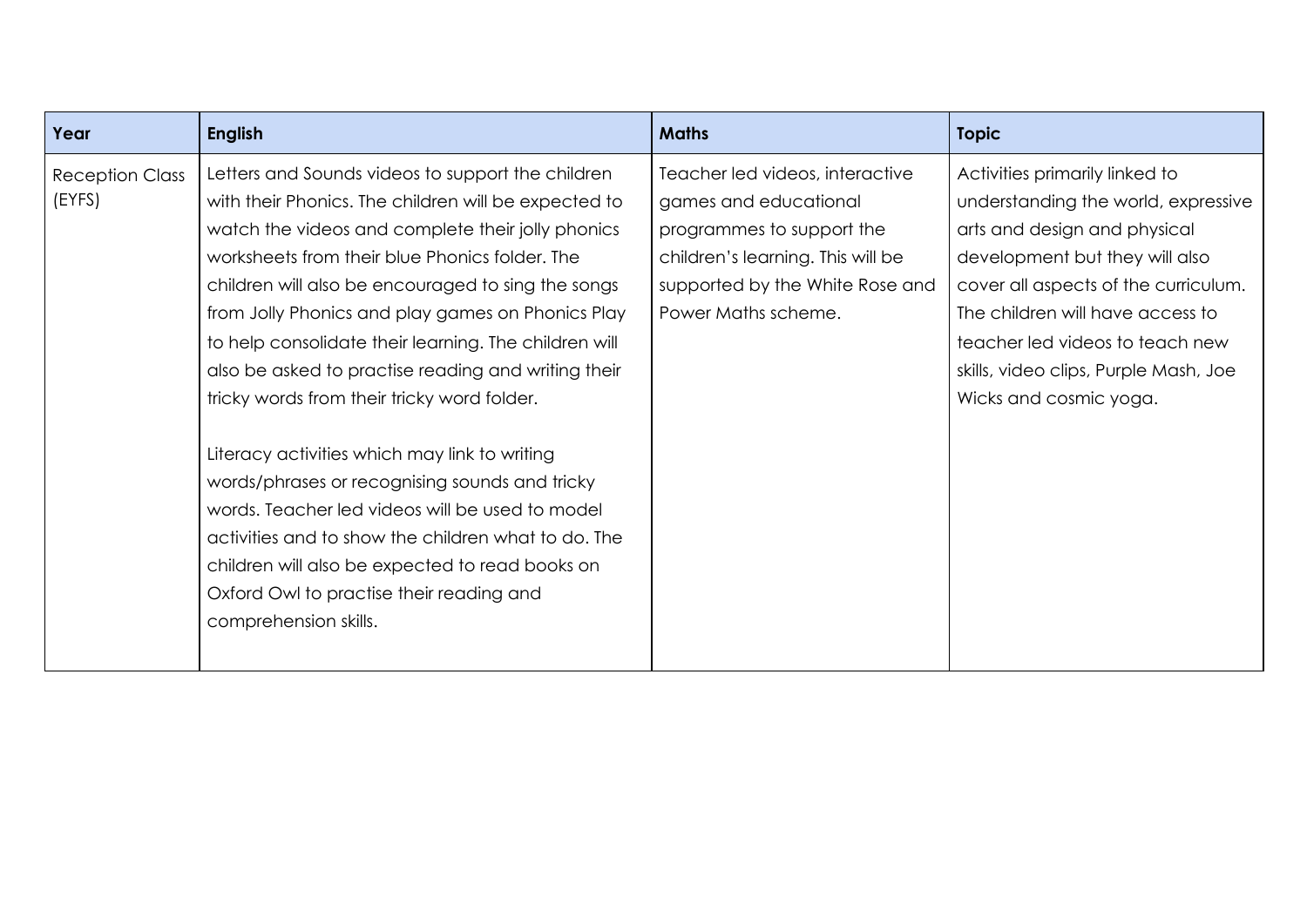| Years 1 and 2 | In Year 1, letters and sounds videos to support the<br>children with their Phonics. They will also have<br>access to Phonics Play. They will be asked to<br>practise reading and writing their tricky words which<br>they have at home. The children will also have<br>activities set which link to their English curriculum.<br>Teacher led videos will be used to teach new<br>concepts and to model what is expected of the<br>children.<br>In Year 2, the children will use the RWI scheme to<br>practise spellings, grammar lessons and activities<br>which link to their current unit. Teacher led videos will<br>be used to model concepts. The children will also be<br>expected to read books on Oxford Owl to practise<br>their reading and comprehension skills. | In KS1, teachers will be using<br>White Rose videos and resources<br>to ensure the children make<br>progress.<br>This will be further supported by<br>teacher led videos where we aim<br>to model any concepts.<br>Year 2 will also have access to<br>times tables rockstars. | KS1 activities will be linked to their<br>Science, Geography, History, Art<br>and PE.<br>Children will have access to<br>teacher led videos which will teach<br>the skills needed to complete<br>activities.<br>They will also have access to a<br>number of resources such as Joe<br>Wicks, Cosmic Yoga and additional<br>video clips. |
|---------------|-----------------------------------------------------------------------------------------------------------------------------------------------------------------------------------------------------------------------------------------------------------------------------------------------------------------------------------------------------------------------------------------------------------------------------------------------------------------------------------------------------------------------------------------------------------------------------------------------------------------------------------------------------------------------------------------------------------------------------------------------------------------------------|-------------------------------------------------------------------------------------------------------------------------------------------------------------------------------------------------------------------------------------------------------------------------------|-----------------------------------------------------------------------------------------------------------------------------------------------------------------------------------------------------------------------------------------------------------------------------------------------------------------------------------------|
|---------------|-----------------------------------------------------------------------------------------------------------------------------------------------------------------------------------------------------------------------------------------------------------------------------------------------------------------------------------------------------------------------------------------------------------------------------------------------------------------------------------------------------------------------------------------------------------------------------------------------------------------------------------------------------------------------------------------------------------------------------------------------------------------------------|-------------------------------------------------------------------------------------------------------------------------------------------------------------------------------------------------------------------------------------------------------------------------------|-----------------------------------------------------------------------------------------------------------------------------------------------------------------------------------------------------------------------------------------------------------------------------------------------------------------------------------------|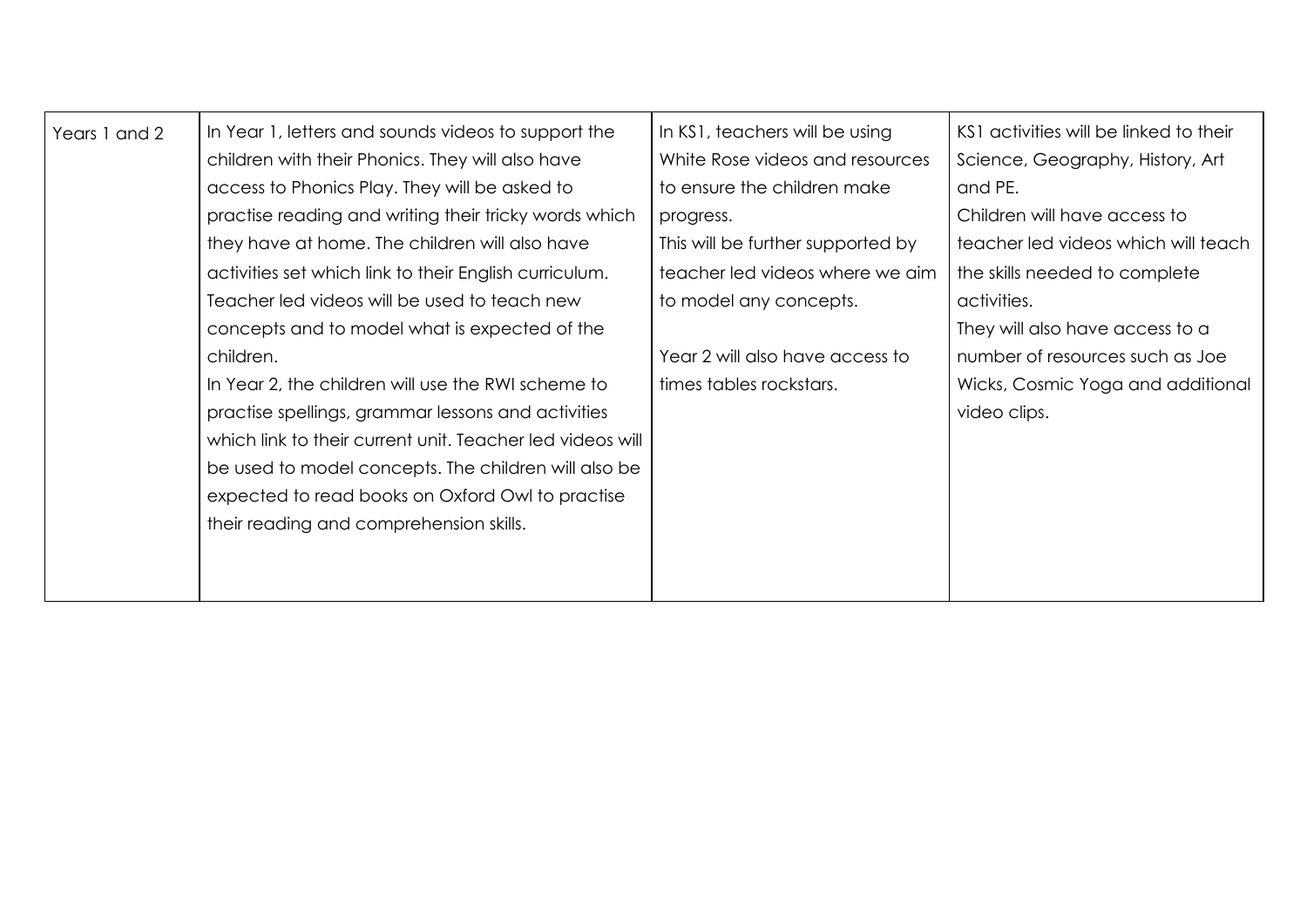### **KS2 Remote Learning at St Barnabas CE Primary Academy**

In Key Stage 2, we would like the children to complete one Maths, one reading, one writing and grammar and one Topic activity or lesson every day. Class teachers will upload a PDF document which will detail the plan for the week. Resources will also be available and parents will be made aware of what to use on the weekly plan. All children have access to a home learning grid and home learning pack if they require additional activities. The teaching teams are also available to provide individual support, feedback and differentiated activities via Class Dojo.

The children will also be invited to a weekly Wellbeing Wednesday zoom meeting where they will have the opportunity to talk to their peers and have circle time activities and play games together. At least one story time will also be uploaded every week as well as a recorded Monday Worship and a live zoom Family Worship at 9.15am.

KS2 have tried to ensure that most of the activities can be completed independently and many do not require worksheets to be printed out as they can either complete the worksheet on an electronic device or write the answers in their exercise book and then send a photo to class dojo portfolios or purple mash. Any teacher-led videos will be accessed on Class Dojo or purple mash (see specific year groups). Whilst the aim is for children to complete a Maths, Reading, Writing/ Grammar and Topic activity every day, we understand that this may not be manageable with work commitments. The weekly plan will be uploaded every Friday afternoon so that activities can be completed at a time that is convenient.

We expect at least one Maths, Writing/Grammar, Reading and Topic piece of work to be uploaded onto Dojo or purple mash each day. Any additional work can be uploaded for class teachers to see and provide feedback. The piece of work can be a simple photograph taken. We will be monitoring work sent and the teaching team will be in touch to offer support if children haven't submitted any work or have only sent in a limited amount of work. The teaching team will provide daily feedback via class dojo or purple mash.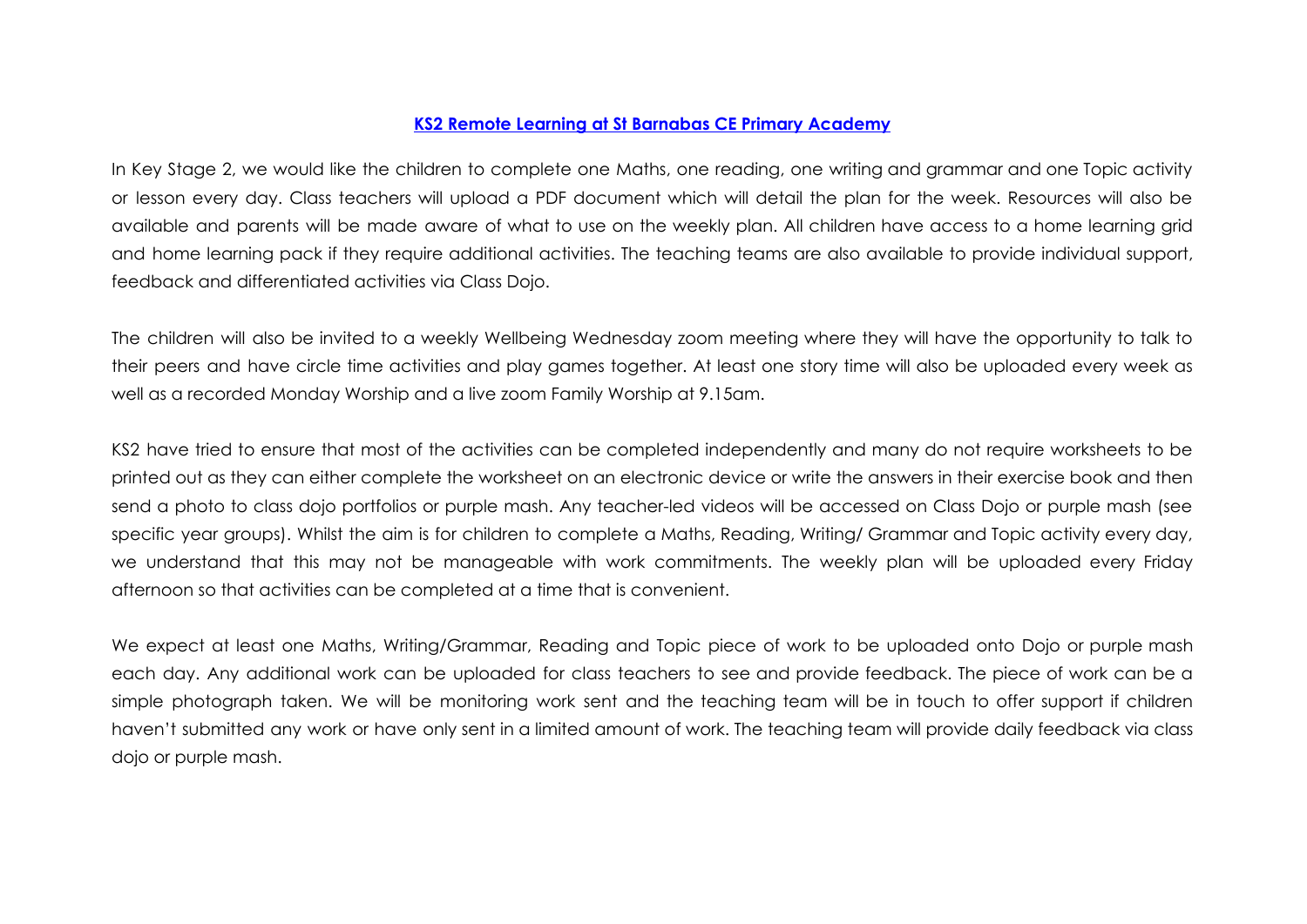| <b>Writing and grammar</b>                                                                                                                                                                                                                                                                                                    | <b>Reading</b>                                                                                                                                                                                                                                             | <b>Maths</b>                                                                                                                                                                                                                                                                                                                                                                                                                        | <b>Foundation subjects</b>                                                                                                                                                                                                                                                                                 |
|-------------------------------------------------------------------------------------------------------------------------------------------------------------------------------------------------------------------------------------------------------------------------------------------------------------------------------|------------------------------------------------------------------------------------------------------------------------------------------------------------------------------------------------------------------------------------------------------------|-------------------------------------------------------------------------------------------------------------------------------------------------------------------------------------------------------------------------------------------------------------------------------------------------------------------------------------------------------------------------------------------------------------------------------------|------------------------------------------------------------------------------------------------------------------------------------------------------------------------------------------------------------------------------------------------------------------------------------------------------------|
| Teacher videos to explain concepts of new<br>learning and engagement with children in<br>the classroom and at home.<br>Learning by questions to review and assess<br>learning                                                                                                                                                 | Learning by questions to<br>assess gaps in learning.<br>Contact to be made with<br>parents to address learning<br>misconceptions or gaps in<br>learning.                                                                                                   | White rose maths<br>Teacher videos to enhance<br>learning within white rose<br>sessions.                                                                                                                                                                                                                                                                                                                                            | Teacher videos and<br>learning by questions to<br>assess and review<br>learning within<br>foundation subjects.                                                                                                                                                                                             |
| Work to be uploaded via class dojo<br>message or purple mash folder                                                                                                                                                                                                                                                           | Work to be uploaded via<br>class dojo message or<br>purple mash folder                                                                                                                                                                                     | Work to be uploaded via<br>purple mash folder                                                                                                                                                                                                                                                                                                                                                                                       | Work to be uploaded via<br>class dojo message or<br>purple mash folder                                                                                                                                                                                                                                     |
| Teacher videos (uploaded to Purple Mash)<br>to explain concepts of new learning and<br>promote engagement of both the children<br>in school and at home. Follow-up<br>worksheets to go alongside the video will<br>be uploaded onto Purple Mash for<br>completion.<br>Learning by questions to review and assess<br>learning. | Serial mash independent<br>reading comprehension<br>activities. The chapter will<br>need to be read by the<br>children, and then they will<br>follow this up with<br>completing a sequence of<br>comprehension questions<br>based on what they've<br>read. | White Rose maths video and<br>worksheet (if suitable). The<br>worksheet will be uploaded to<br>Purple Mash so that the<br>children can directly write<br>onto this.<br>Teacher videos to enhance<br>learning within white rose<br>sessions or where White Rose<br>isn't suitable. Worksheets will<br>be uploaded to purple mash<br>Learning by questions will also<br>be used to set maths activities<br>instead of worksheets some | The google drive folder<br>(Year 4 Resources 2021)<br>to include topic based<br>activities for optional<br>access by all children.<br>A home-learning grid to<br>include optional<br>topic-based activities.<br>A weekly activity linked<br>to a foundation subject<br>to be uploaded onto<br>Purple Mash. |
|                                                                                                                                                                                                                                                                                                                               |                                                                                                                                                                                                                                                            |                                                                                                                                                                                                                                                                                                                                                                                                                                     | days.                                                                                                                                                                                                                                                                                                      |